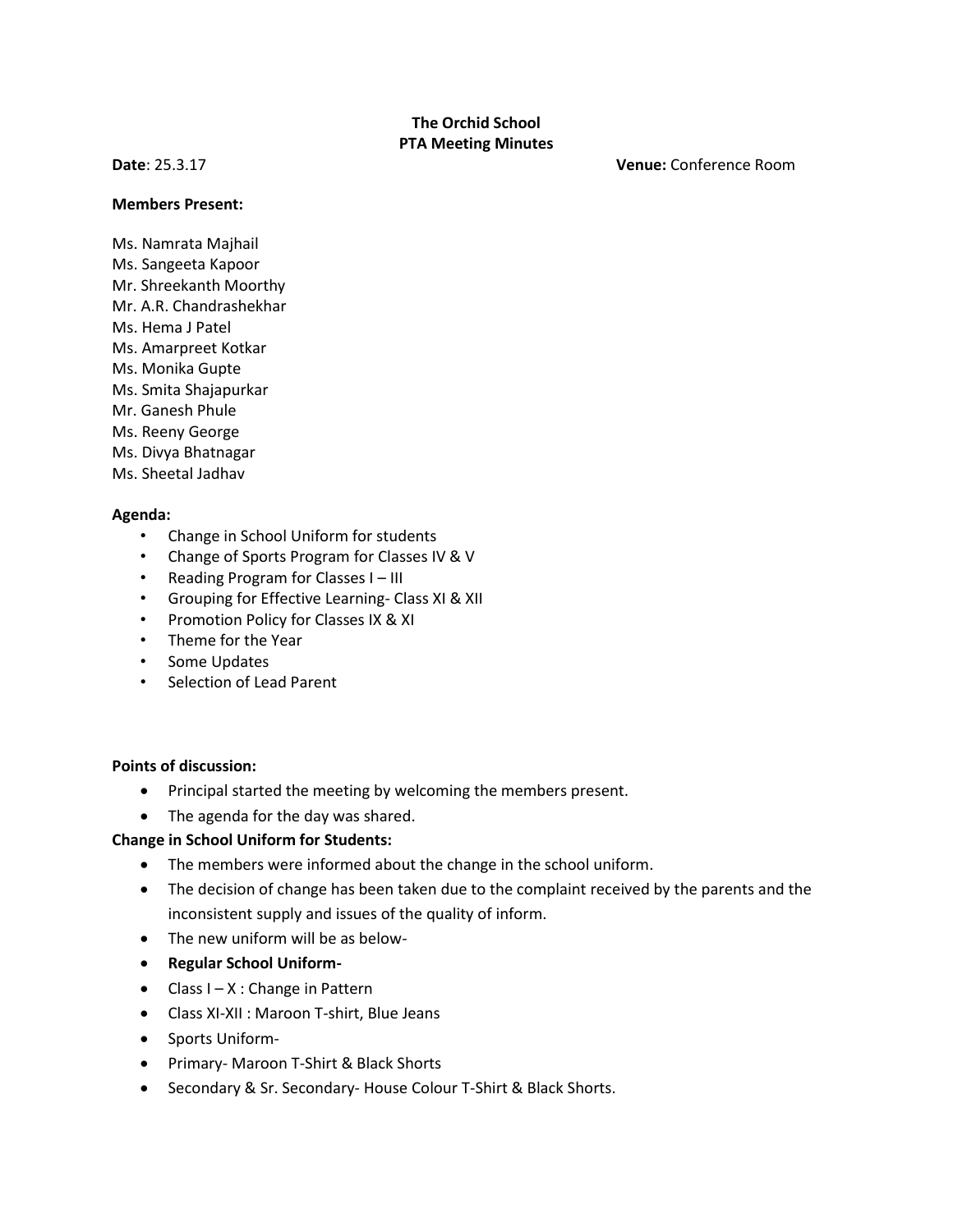• Shoes- Black, Socks- Black

### **Sports Program for Classes IV & V-**

- For Classes IV & V instead of Leapstart the School of Sports will be conducting the sports program.
- It will include-
- Upper body skills development- Basketball
- Lower body skill development- Football will be conducted by Bharat FC / Zona Mista
- Structured Fitness program

## **Reading Program for Classes I – III**

- A comprehensive Reading Program- 'Wings of Words' will be introduced in Classes I –III.
- This program has been introduced based on the need felt to bring the focus and develop the reading skills among the students.
- Class I will not be using any other learning resource (books) apart from 'Wings of Words' learning materials.
- Classes II and III will continue to have Nine Hats publication textbooks along with the reading programme of 'Words of Wings'.
- 3 periods dedicated to the reading programme.
- Special Training will be provided to the teachers.

# **Grouping of Students for Effective Learning for Classes XI & XII:**

- In Class XI and XII the students will be grouped into high paced and slow paced learning groups.
- The objective of doing the same was shared by the Principal.
- The groups will be divided as 60% above and below.

# **Promotion Policy for Classes IX & XI-**

- The members were apprised about the promotion policy at TOS for Classes IX & XI.
- This policy is based on the CBSE Circular shared recently by the Board (CBSE) and the Byelaws.
- The promotion policy for Classes IX & XI is defined as below-
- In Class IX if the students are not able to clear the exam, they can be detained.
- In Class XI- If the student has not secured 33% then one re-test will be given to the student.
- The best of two ( Main Exam or Re-test) marks will be considered for the Report.
- In case student secures minimum 25% marks in one subject and clears all other subjects with minimum 33%, then in that case the student will be conditionally promoted.
- If the student has not cleared in more than one subject, then the student will be detained in the class.
- The final decision will be of the school committee which comprise of Director, Principal, Vice Principal, Unit Head and the Teacher.